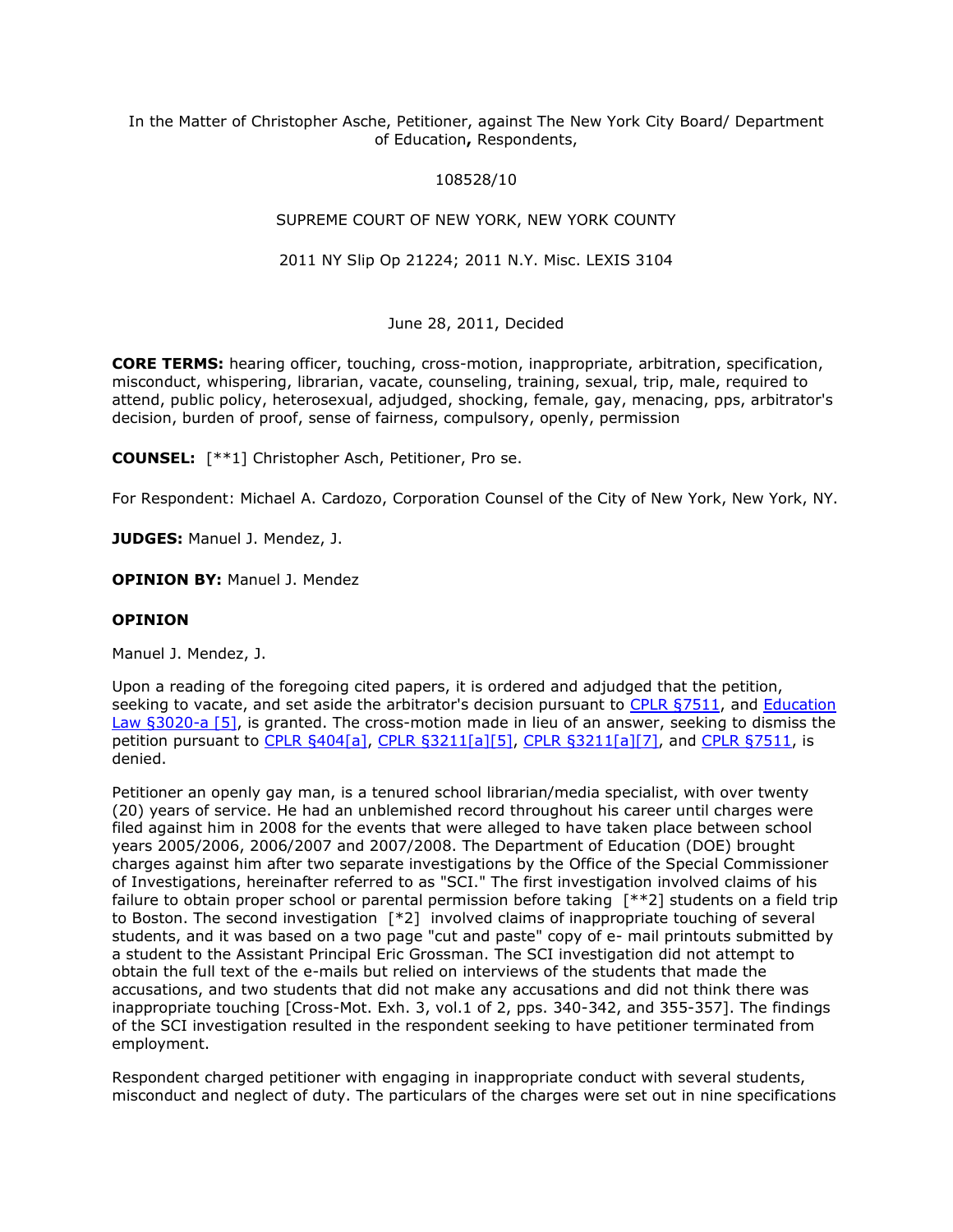brought against him. Seven of the specifications were for inappropriately touching several male students by touching their back, shoulders and spine and whispering into one student's ear. There were specifications alleging that he struck two male students on the buttocks with a rolled up newspaper; ran his fingers through [\*\*3] a student's hair; grabbed and squeezed another male student's stomach after being told words to the affect of "Don't touch me," and lifted and rubbed the leg of a male student while saying words to the effect of, "Insert foot. Open mouth." The two remaining specifications against petitioner were for taking seven students on a trip to Boston without proper school or parental permission. He was accused of taking one student on the trip in spite of being explicitly advised by the parents that the student could not attend. [Cross-Mot. Exh. 1]

Petitioner was employed at Stuyvesant High School and on February 12, 2008 was reassigned to the NYC Board of Education "Rubber Room" until June of 2009 at which time criminal charges were brought against him. He was criminally charged with endangering the welfare of a child, two counts of third degree sexual abuse and two counts of second degree harassment, stemming from the investigations at the school. Information concerning the arrest and criminal case was published in the New York Times, New York Daily News, New York Post and broadcast on the NBC evening news [Cross-Mot. Exh. 5, vol. 2 of 2]. The criminal charges were dismissed in October of 2009 [\*\*4] after an investigation by the District Attorney's office. [Cross-Mot. Exh. 3, vol. 2 of 2, pps. 1662-1663].

When charges are filed against a tenured person, **[Education Law §3020-a \[3\]](http://www.lexisnexis.com.ezproxy.strose.edu/lnacui2api/mungo/lexseestat.do?bct=A&risb=21_T12271941973&homeCsi=9095&A=0.144397491058194&urlEnc=ISO-8859-1&&citeString=N.Y.%20EDUC.%20LAW%203020-A&countryCode=USA)** requires that a disciplinary hearing be conducted by a hearing officer selected from the American Arbitration Association. The disciplinary hearing is a compulsory arbitration. This hearing took place over a period of approximately twelve days, from November of 2009 through January of 2010, and was concluded by post-hearing submissions on April 28, 2010. At the hearing petitioner was represented by an attorney provided by his union; he produced and cross-examined witnesses, and produced additional evidence. The respondent produced and cross-examined witnesses, introduced evidence from SCI [\*3] investigators, school administrators and other documentary evidence.

The hearing officer, David Hyland, found that petitioner was not involved with sexual misconduct, dismissed the specifications that alleged he struck two male students on the buttocks with a rolled up newspaper; and that he grabbed and squeezed another male student's stomach after being told words to the affect of "Don't touch me." The other specifications [\*\*5] were sustained except for one specification involving the rubbing of a student's back. The hearing officer determined that although the touching involved was not sexual in nature, some of it was inappropriate. Hearing Officer Hyland found that although the trip to Boston did not involve a school sanctioned club activity the petitioner was a last minute substitution for a parent chaperone, he was still responsible for obtaining proper permission. The hearing officer did not find substantial cause rendering petitioner unfit to perform his obligations of service, but found he had neglected his duty and that some of the charged conduct was unbecoming to his position or was, "...prejudicial to the good order, efficiency or discipline of the service." The determination provided that petitioner was to be suspended without pay for six (6) months, and required to "attend counseling and/or training to understand appropriate professional and physical boundaries between himself and the students, whether in management of student behavior in the library or otherwise." [Cross Mot. Exh. 6]

Petitioner seeks to vacate, and set aside the arbitrator's decision claiming that it was not warranted in the  $[***6]$  record, excessive, arbitrary and capricious and based on partiality and prejudice. He claims that pursuant to **Education [Law §3020-a](http://www.lexisnexis.com.ezproxy.strose.edu/lnacui2api/mungo/lexseestat.do?bct=A&risb=21_T12271941973&homeCsi=9095&A=0.144397491058194&urlEnc=ISO-8859-1&&citeString=N.Y.%20EDUC.%20LAW%203020-A&countryCode=USA) and §2590-j**, the decision cannot stand as just and fair, because it violates his constitutional and statutory rights under state law and New York State [Executive Law Article 15](http://www.lexisnexis.com.ezproxy.strose.edu/lnacui2api/mungo/lexseestat.do?bct=A&risb=21_T12271941973&homeCsi=9095&A=0.144397491058194&urlEnc=ISO-8859-1&&citeString=N.Y.%20EXEC.%20LAW%2015&countryCode=USA) (the Human Rights Law). Petitioner, as an openly gay man, claims that the hearing officer's determination, that his manner of touching and addressing the students was inappropriate, in light of testimony that established it was the same as a heterosexual female librarian, is arbitrary and capricious; and the penalty imposed is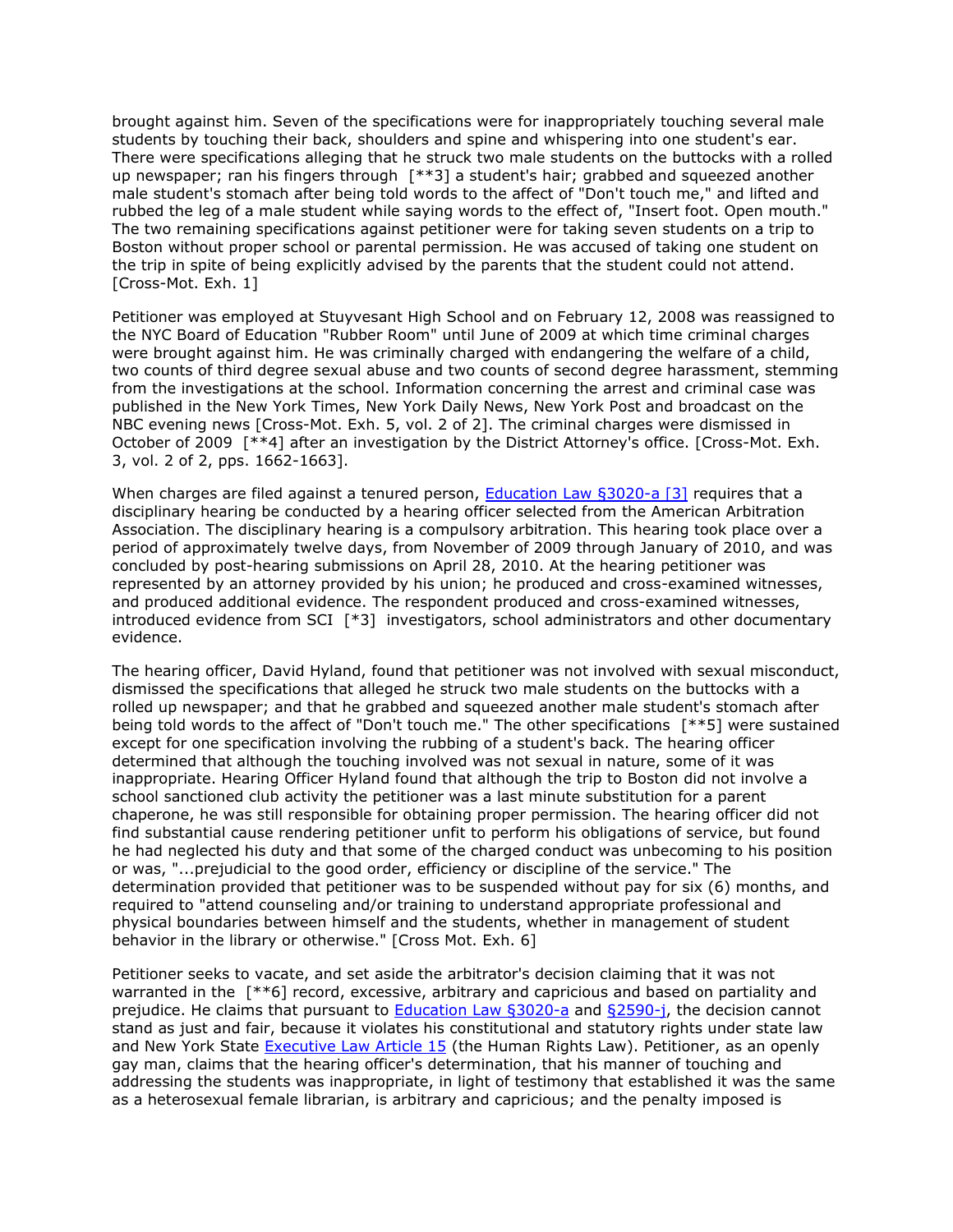shocking to one's conscience. Petitioner also claims that allowing the award to stand would have a chilling effect on gay, lesbian and transgender individuals employed in the education system because they would be subject to actions by students based on their sexual preferences and not their actual conduct.

Respondent's cross-motion seeks to dismiss the petition on the grounds that the petition is timebarred, fails to state a cause of action, is prohibited based on the arbitration and decision; and to confirm the arbitration award. Respondent claims that the [\*\*7] petitioner fails to allege facts sufficient to vacate or modify the hearing officer's determinations.

The hearing officer's opinion is dated June 8, 2010 and the petitioner claims he received it on June 17, 2010. Respondent claims that this petition is time-barred because the proceeding was commenced on June 28, 2010. Respondent claims that pursuant to [Education Law §3020](http://www.lexisnexis.com.ezproxy.strose.edu/lnacui2api/mungo/lexseestat.do?bct=A&risb=21_T12271941973&homeCsi=9095&A=0.144397491058194&urlEnc=ISO-8859-1&&citeString=N.Y.%20EDUC.%20LAW%203020-A&countryCode=USA)  $a(5)$  the petition was filed one day beyond the ten day  $[*4]$  period to appeal the arbitrator's decision.

Pursuant to [General Construction Law §25-a \(1\),](http://www.lexisnexis.com.ezproxy.strose.edu/lnacui2api/mungo/lexseestat.do?bct=A&risb=21_T12271941973&homeCsi=9095&A=0.144397491058194&urlEnc=ISO-8859-1&&citeString=N.Y.%20GEN.%20CONSTR.%20LAW%2025-A&countryCode=USA) "When any period of time, computed from a certain day...which an act is authorized or required to be done, ends on a Saturday, Sunday or a public holiday, such act may be done on the next succeeding business day." The provisions of [General Construction Law §25-a \(1\)](http://www.lexisnexis.com.ezproxy.strose.edu/lnacui2api/mungo/lexseestat.do?bct=A&risb=21_T12271941973&homeCsi=9095&A=0.144397491058194&urlEnc=ISO-8859-1&&citeString=N.Y.%20GEN.%20CONSTR.%20LAW%2025-A&countryCode=USA) have been found to apply to statute of limitations and the provisions of CPLR Article 75 (Rodriguez v. Saal, 43 AD3d 272, 841 N.Y.S. 2d 232 [N.Y.A.D. 1st [Dept. 2007\];](http://www.lexisnexis.com.ezproxy.strose.edu/lnacui2api/mungo/lexseestat.do?bct=A&risb=21_T12271941973&homeCsi=9095&A=0.144397491058194&urlEnc=ISO-8859-1&&citeString=43%20A.D.3d%20272&countryCode=USA) American Casualty Company v. McCoy, 138 AD2d 485, 525 N.Y.S. 2d 884 [\[N.Y.A.D. 2nd Dept. 1988\]](http://www.lexisnexis.com.ezproxy.strose.edu/lnacui2api/mungo/lexseestat.do?bct=A&risb=21_T12271941973&homeCsi=9095&A=0.144397491058194&urlEnc=ISO-8859-1&&citeString=138%20A.D.2d%20485&countryCode=USA) an[dMatter of Scuderi v. Board of Educ., 49 AD2d 942, 374 N.Y.S. 2d](http://www.lexisnexis.com.ezproxy.strose.edu/lnacui2api/mungo/lexseestat.do?bct=A&risb=21_T12271941973&homeCsi=9095&A=0.144397491058194&urlEnc=ISO-8859-1&&citeString=49%20A.D.2d%20942&countryCode=USA)  [130,](http://www.lexisnexis.com.ezproxy.strose.edu/lnacui2api/mungo/lexseestat.do?bct=A&risb=21_T12271941973&homeCsi=9095&A=0.144397491058194&urlEnc=ISO-8859-1&&citeString=49%20A.D.2d%20942&countryCode=USA) appeal dismissed [38 NY. 2d 848, 382 N.Y.S. 2d 55, 345 N.E. 2d 598\)](http://www.lexisnexis.com.ezproxy.strose.edu/lnacui2api/mungo/lexseestat.do?bct=A&risb=21_T12271941973&homeCsi=9095&A=0.144397491058194&urlEnc=ISO-8859-1&&citeString=38%20N.Y.2d%20848&countryCode=USA).

Petitioner [\*\*8] claims that the ten day statute of limitations expired on Sunday, June 27, 2010, and this proceeding was commenced on Monday, June 28, 2010. This Court takes judicial notice of the fact that June 27, 2010 was a Sunday. This proceeding commenced on Monday, June 28, 2010, is timely.

Pursuant to [Education Law §3020-a \[5\],](http://www.lexisnexis.com.ezproxy.strose.edu/lnacui2api/mungo/lexseestat.do?bct=A&risb=21_T12271941973&homeCsi=9095&A=0.144397491058194&urlEnc=ISO-8859-1&&citeString=N.Y.%20EDUC.%20LAW%203020-A&countryCode=USA) a petition to vacate the determination of a hearing officer, requires that the Court apply the standard set forth in [CPLR §7511.](http://www.lexisnexis.com.ezproxy.strose.edu/lnacui2api/mungo/lexseestat.do?bct=A&risb=21_T12271941973&homeCsi=9095&A=0.144397491058194&urlEnc=ISO-8859-1&&citeString=N.Y.%20C.P.L.R.%207511&countryCode=USA) The standard for granting a petition pursuant to [CPLR §7511](http://www.lexisnexis.com.ezproxy.strose.edu/lnacui2api/mungo/lexseestat.do?bct=A&risb=21_T12271941973&homeCsi=9095&A=0.144397491058194&urlEnc=ISO-8859-1&&citeString=N.Y.%20C.P.L.R.%207511&countryCode=USA) is to, "show misconduct, bias, excess of power, or procedural defects." An arbitrator's award can be set aside if it violates strong public policy or is totally irrational (Austin v. Board of Education [of the City School Dist. Of City of](http://www.lexisnexis.com.ezproxy.strose.edu/lnacui2api/mungo/lexseestat.do?bct=A&risb=21_T12271941973&homeCsi=9095&A=0.144397491058194&urlEnc=ISO-8859-1&&citeString=280%20A.D.2d%20365&countryCode=USA) New York, 280 [AD2d 365, 720 N.Y.S. 2d 344 \[N.Y.A.D. 1st Dept., 2001\];](http://www.lexisnexis.com.ezproxy.strose.edu/lnacui2api/mungo/lexseestat.do?bct=A&risb=21_T12271941973&homeCsi=9095&A=0.144397491058194&urlEnc=ISO-8859-1&&citeString=280%20A.D.2d%20365&countryCode=USA) [Hegarty v. Board of](http://www.lexisnexis.com.ezproxy.strose.edu/lnacui2api/mungo/lexseestat.do?bct=A&risb=21_T12271941973&homeCsi=9095&A=0.144397491058194&urlEnc=ISO-8859-1&&citeString=5%20A.D.3d%20771&countryCode=USA) Education of the City of New York, [5 AD3d 771, 773 N.Y.S. 2d 611 \[N.Y.A.D. 1st Dept., 2004\],](http://www.lexisnexis.com.ezproxy.strose.edu/lnacui2api/mungo/lexseestat.do?bct=A&risb=21_T12271941973&homeCsi=9095&A=0.144397491058194&urlEnc=ISO-8859-1&&citeString=5%20A.D.3d%20771&countryCode=USA) [Matter of Pell v.](http://www.lexisnexis.com.ezproxy.strose.edu/lnacui2api/mungo/lexseestat.do?bct=A&risb=21_T12271941973&homeCsi=9095&A=0.144397491058194&urlEnc=ISO-8859-1&&citeString=34%20N.Y.2d%20222&countryCode=USA)  Board of Education, [34 NY2d 222, 356 N.Y.S. 2d 833, 313 N.E. 2d 321](http://www.lexisnexis.com.ezproxy.strose.edu/lnacui2api/mungo/lexseestat.do?bct=A&risb=21_T12271941973&homeCsi=9095&A=0.144397491058194&urlEnc=ISO-8859-1&&citeString=34%20N.Y.2d%20222&countryCode=USA) [1974], [In re Gregg v.](http://www.lexisnexis.com.ezproxy.strose.edu/lnacui2api/mungo/lexseestat.do?bct=A&risb=21_T12271941973&homeCsi=9095&A=0.144397491058194&urlEnc=ISO-8859-1&&citeString=22%20A.D.3d%20254&countryCode=USA)  The Dept. of Educ. of the City of New York, [22 AD3d 254, 801 N.Y.S. 2d 529 \[N.Y.A.D. 1st Dept.,](http://www.lexisnexis.com.ezproxy.strose.edu/lnacui2api/mungo/lexseestat.do?bct=A&risb=21_T12271941973&homeCsi=9095&A=0.144397491058194&urlEnc=ISO-8859-1&&citeString=22%20A.D.3d%20254&countryCode=USA)  [2005\],](http://www.lexisnexis.com.ezproxy.strose.edu/lnacui2api/mungo/lexseestat.do?bct=A&risb=21_T12271941973&homeCsi=9095&A=0.144397491058194&urlEnc=ISO-8859-1&&citeString=22%20A.D.3d%20254&countryCode=USA) In re Stephanie Cherry v. The New York [State Insurance Fund, 83 AD3d 446, 920 N.Y.S.](http://www.lexisnexis.com.ezproxy.strose.edu/lnacui2api/mungo/lexseestat.do?bct=A&risb=21_T12271941973&homeCsi=9095&A=0.144397491058194&urlEnc=ISO-8859-1&&citeString=83%20A.D.3d%20446&countryCode=USA)  [2d 342 \[N.Y.A.D. 1st Dept., 2011\],](http://www.lexisnexis.com.ezproxy.strose.edu/lnacui2api/mungo/lexseestat.do?bct=A&risb=21_T12271941973&homeCsi=9095&A=0.144397491058194&urlEnc=ISO-8859-1&&citeString=83%20A.D.3d%20446&countryCode=USA) [\*\*9] and [Matter of Sprinzen \[Nomberg\], 46 NY2d 623,](http://www.lexisnexis.com.ezproxy.strose.edu/lnacui2api/mungo/lexseestat.do?bct=A&risb=21_T12271941973&homeCsi=9095&A=0.144397491058194&urlEnc=ISO-8859-1&&citeString=46%20N.Y.2d%20623&countryCode=USA) 389 [N.E. 2d 456, 415 N.Y.S. 2d 974 \[1979\]\).](http://www.lexisnexis.com.ezproxy.strose.edu/lnacui2api/mungo/lexseestat.do?bct=A&risb=21_T12271941973&homeCsi=9095&A=0.144397491058194&urlEnc=ISO-8859-1&&citeString=46%20N.Y.2d%20623&countryCode=USA) There is an additional standard applied and judicial scrutiny is stricter when the parties have submitted to compulsory arbitration rather than a determination rendered after voluntary arbitration. After compulsory arbitration the determination, "must be in accord with due process and supported by adequate evidence, and must also be rational and satisfy the arbitrary and capricious standards of CPLR article 78" (Lackow v. Dept. of Education (or "Board") of City of New York, [51 AD3d 563, 859 N.Y.S. 2d 52](http://www.lexisnexis.com.ezproxy.strose.edu/lnacui2api/mungo/lexseestat.do?bct=A&risb=21_T12271941973&homeCsi=9095&A=0.144397491058194&urlEnc=ISO-8859-1&&citeString=51%20A.D.3d%20563&countryCode=USA)  [\[N.Y.A.D. 1st Dept., 2008\];](http://www.lexisnexis.com.ezproxy.strose.edu/lnacui2api/mungo/lexseestat.do?bct=A&risb=21_T12271941973&homeCsi=9095&A=0.144397491058194&urlEnc=ISO-8859-1&&citeString=51%20A.D.3d%20563&countryCode=USA) [City School Dist. of the City of](http://www.lexisnexis.com.ezproxy.strose.edu/lnacui2api/mungo/lexseestat.do?bct=A&risb=21_T12271941973&homeCsi=9095&A=0.144397491058194&urlEnc=ISO-8859-1&&citeString=75%20A.D.3d%20445&countryCode=USA) New York v. McGraham, 75 AD3d [445, 905 N.Y.S. 2d 86 \[N.Y.A.D. 1st Dept., 2010\]\).](http://www.lexisnexis.com.ezproxy.strose.edu/lnacui2api/mungo/lexseestat.do?bct=A&risb=21_T12271941973&homeCsi=9095&A=0.144397491058194&urlEnc=ISO-8859-1&&citeString=75%20A.D.3d%20445&countryCode=USA) The burden of proof is on the party challenging the determination to show that it is invalid. A hearing officer's finding that the testimony was inconsistent or lacked credibility is not a basis to vacate the determination (Lackow v. Dept. of Educ. (or "Board") of [City of New York, 51 AD3d 563,](http://www.lexisnexis.com.ezproxy.strose.edu/lnacui2api/mungo/lexseestat.do?bct=A&risb=21_T12271941973&homeCsi=9095&A=0.144397491058194&urlEnc=ISO-8859-1&&citeString=51%20A.D.3d%20563&countryCode=USA) supra; Austin v. Board [of Educ. of the City School Dist. of City of New York, 280 AD2d 365,](http://www.lexisnexis.com.ezproxy.strose.edu/lnacui2api/mungo/lexseestat.do?bct=A&risb=21_T12271941973&homeCsi=9095&A=0.144397491058194&urlEnc=ISO-8859-1&&citeString=280%20A.D.2d%20365&countryCode=USA) supra). A claim of actual bias or misconduct by a hearing officer requires [\*\*10] clear and convincing evidence, inference of partiality is not enough to vacate the award [\(Zrake v. New York City Dept. of Educ., 41 AD3d](http://www.lexisnexis.com.ezproxy.strose.edu/lnacui2api/mungo/lexseestat.do?bct=A&risb=21_T12271941973&homeCsi=9095&A=0.144397491058194&urlEnc=ISO-8859-1&&citeString=41%20A.D.3d%20118&countryCode=USA)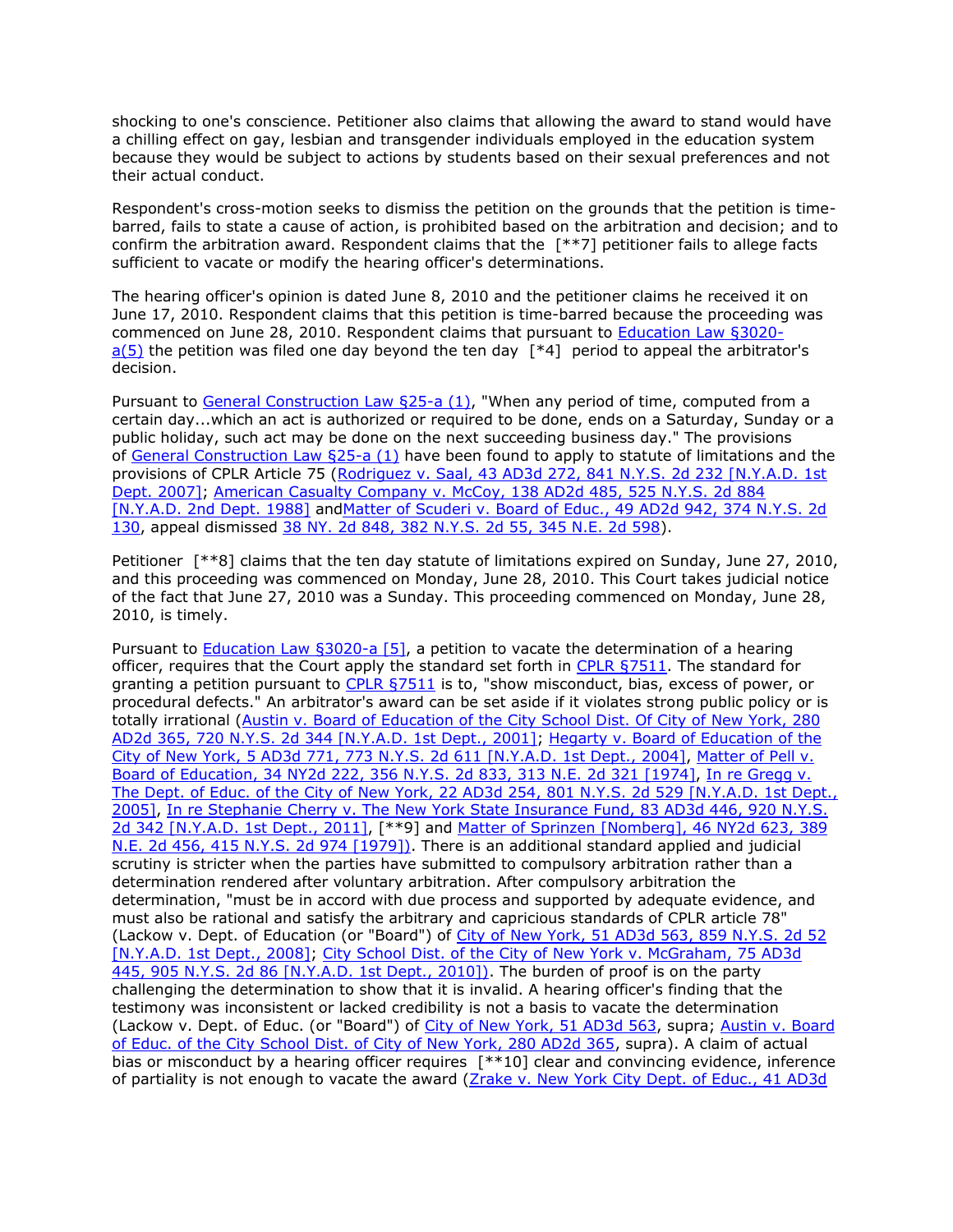[118, 838 N.Y.S. 2d 31 \[N.Y.A.D. 1st Dept., 2007\]](http://www.lexisnexis.com.ezproxy.strose.edu/lnacui2api/mungo/lexseestat.do?bct=A&risb=21_T12271941973&homeCsi=9095&A=0.144397491058194&urlEnc=ISO-8859-1&&citeString=41%20A.D.3d%20118&countryCode=USA) and [Rose v. J.J. Lowrey & Co.,](http://www.lexisnexis.com.ezproxy.strose.edu/lnacui2api/mungo/lexseestat.do?bct=A&risb=21_T12271941973&homeCsi=9095&A=0.144397491058194&urlEnc=ISO-8859-1&&citeString=181%20A.D.2d%20418&countryCode=USA)  [181](http://www.lexisnexis.com.ezproxy.strose.edu/lnacui2api/mungo/lexseestat.do?bct=A&risb=21_T12271941973&homeCsi=9095&A=0.144397491058194&urlEnc=ISO-8859-1&&citeString=181%20A.D.2d%20418&countryCode=USA) [\*5] AD2d 418, 580 N.Y.S. 2d 745 [N.Y.A.D. 1st Dept., 1992]).

Petitioner claims that the hearing officer allowed respondent to validate homophobic statements made by three students as directed by a fourth and found inappropriate conduct where there was none. He claims that there was testimony provided at the hearing by SCI investigator Ravello, that whispering and touching students on the shoulder was generally acceptable to get their attention in the library [Cross-Mot. Exh. 3, vol. 1 of 2, SCI Ravelo pps. 350-351]. There was also testimony that another librarian, a heterosexual female, approached the students physically in the same manner as petitioner did, including touching arms, whispering and standing silently next to the students. Delisa Brown-Guc testified that touching was used to calm down an individual that was agitated and that the petitioner was the least confrontational with the students of the three librarians at Stuyvesant [Cross-Mot. Exh. 3, vol. 2 of 2, [\*\*11] pps. 1467-1476].

Petitioner claims the hearing officer did not sufficiently take into account testimony that false rumors were being spread amongst the students in 2007, prior to the investigation, that he was a member of NAMBLA (North American Man Boy Love Association). One of the students that accused him of inappropriate touching spoke to him in a menacing manner in the Fall of 2007, that "...some people are feeling pretty creepy about the way you touch people..." petitioner was considering reporting the statement but then decided to let it go because the student was "a jerk" [Cross-Mot. Exh. 3, vol. 2 of 2, Asch at pps. 1653-1654,1664 and Brown-Guc, Exh. 3 vol. 1 of 2 pp. 1487-1488]. There was testimony that the same student that spoke to him in a menacing manner, said in a loud manner "get away from me faggot" when petitioner passed his table in the library [Cross-Mot. Exh. 3, vol. 1 of 2, Brown-Guc pp. 1496-1499]. The same menacing student, organized, cut and pasted the e-mails which were provided to Assistant Principal Grossman, and used by the SCI to formulate the charges and specifications. The hearing officer rejected one of two specifications related to the menacing student [\*\*12] concerning inappropriate touching because the testimony was not credible. Hearing Officer Hyland found the menacing student's testimony that his back was rubbed credible, but only as to touching and determined that this was a failure to respect boundaries because petitioner should have known that this student did not like to be touched [Cross-Mot. Exh. 6].

Petitioner claims that the hearing officer failed to credit testimony concerning permissible touching. He states that by refusing to allow testimony concerning a student conspiracy or the mental health and behavioral concerns regarding one of the accusing students, and relying on testimony by students that were only witnesses to one of the specifications, the hearing officer applied a different standard to him as an openly gay man. He claims that the resulting determination was biased, discriminatory and violated his constitutional and statutory rights under state law and New York State [Executive Law Article 15](http://www.lexisnexis.com.ezproxy.strose.edu/lnacui2api/mungo/lexseestat.do?bct=A&risb=21_T12271941973&homeCsi=9095&A=0.144397491058194&urlEnc=ISO-8859-1&&citeString=N.Y.%20EXEC.%20LAW%2015&countryCode=USA) (the Human Rights Law).

Petitioner claims that the hearing officer did not take into account the school's policy concerning weekend trips involving unofficial clubs where parents were [\*6] chaperones. Permission was not sought from [\*\*13] the school for the Quiz Bowl activities that occurred on prior weekends because the parents chaperoned the activities and the petitioner was a last minute replacement for a parent chaperone.

Respondent claims that the petitioner has not met his burden of proof to vacate the determination because the hearing officer is permitted to weigh credibility and rely on hearsay. Respondent states that it would be improper for this Court to credit petitioner's evidence to the exclusion of others. The cross-motion seeks to dismiss for failure of petitioner to state a cause of action and meet his burden of proof concerning the claims of corruption, bias, fraud and misconduct by the hearing officer. Respondent claims that petitioner has not produced the required clear and convincing evidence and relies on inferences which are not in the record. Respondent also claims that petitioner's due process rights were protected because he was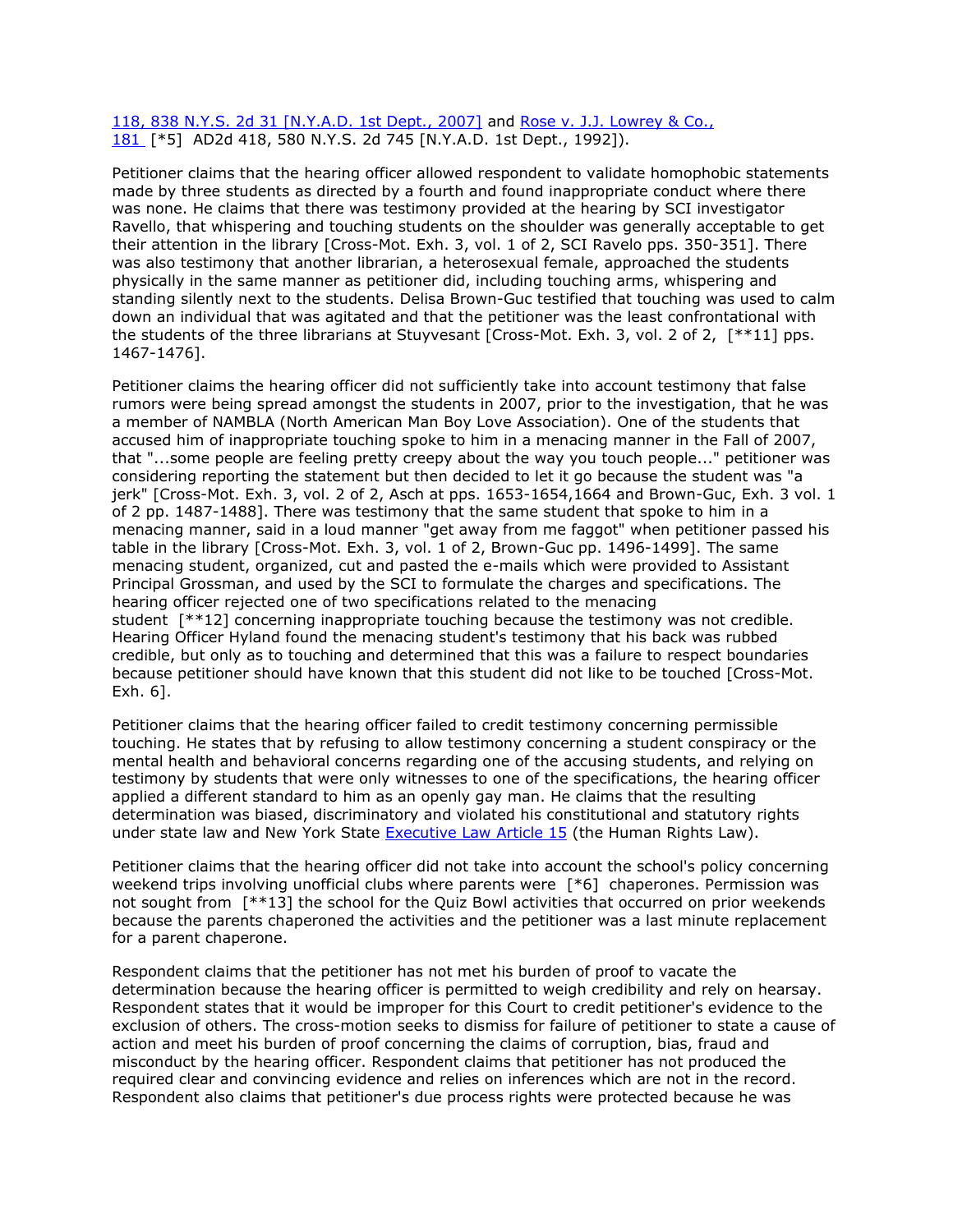represented by an attorney that was permitted to produce evidence and cross-examine all the witnesses that appeared at the hearing. Respondent seeks to dismiss petitioner's claims that [Education Law §2590-j](http://www.lexisnexis.com.ezproxy.strose.edu/lnacui2api/mungo/lexseestat.do?bct=A&risb=21_T12271941973&homeCsi=9095&A=0.144397491058194&urlEnc=ISO-8859-1&&citeString=N.Y.%20EDUC.%20LAW%202590-J&countryCode=USA) was violated because the charges of engaging in inappropriate [\*\*14] conduct with several students, misconduct, neglect of duty, and violating the by-laws rules and regulations of the Chancellor were confirmed and accepted by the arbitrator. Respondent claims that any objections to its compliance with the [Education Law §](http://www.lexisnexis.com.ezproxy.strose.edu/lnacui2api/mungo/lexseestat.do?bct=A&risb=21_T12271941973&homeCsi=9095&A=0.144397491058194&urlEnc=ISO-8859-1&&citeString=N.Y.%20EDUC.%20LAW%203020-A&countryCode=USA)  [3020-a](http://www.lexisnexis.com.ezproxy.strose.edu/lnacui2api/mungo/lexseestat.do?bct=A&risb=21_T12271941973&homeCsi=9095&A=0.144397491058194&urlEnc=ISO-8859-1&&citeString=N.Y.%20EDUC.%20LAW%203020-A&countryCode=USA) process must be denied because it was waived by proceeding with the arbitration without objection. Respondent claims that hearing officer Hyland was lenient in the decision, given the seriousness of the charges, since there could have been a determination that petitioner be terminated from employment.

The authority to overturn an arbitration award based on a violation of public policy requires that the Court find, "without engaging in any extended fact finding or legal analysis" that public policy considerations, "embodied in either statute or decisional law, prohibit (1) arbitration of the particular matters to be decided or (2) the relief granted." An arbitrator cannot issue an award that violates a well defined "constitutional, statutory or the common law of this state" (United [Federation of Teachers, Local 2, AFT, AFL-CIO v. Board of Educ. of City School Dist. Of City](http://www.lexisnexis.com.ezproxy.strose.edu/lnacui2api/mungo/lexseestat.do?bct=A&risb=21_T12271941973&homeCsi=9095&A=0.144397491058194&urlEnc=ISO-8859-1&&citeString=1%20N.Y.3d%2072&countryCode=USA)  of New York, [1 NY3d 72, 801 N.E. 2d 827, 769 N.Y.S. 2d 451 \[2003\]](http://www.lexisnexis.com.ezproxy.strose.edu/lnacui2api/mungo/lexseestat.do?bct=A&risb=21_T12271941973&homeCsi=9095&A=0.144397491058194&urlEnc=ISO-8859-1&&citeString=1%20N.Y.3d%2072&countryCode=USA) [\*\*15] citing to [Matter](http://www.lexisnexis.com.ezproxy.strose.edu/lnacui2api/mungo/lexseestat.do?bct=A&risb=21_T12271941973&homeCsi=9095&A=0.144397491058194&urlEnc=ISO-8859-1&&citeString=99%20N.Y.2d%201&countryCode=USA)  of New York [City Tr. Auth. v. Transport Workers Union of Am., Local 100, AFL-CIO, 99 NY2d 1,](http://www.lexisnexis.com.ezproxy.strose.edu/lnacui2api/mungo/lexseestat.do?bct=A&risb=21_T12271941973&homeCsi=9095&A=0.144397491058194&urlEnc=ISO-8859-1&&citeString=99%20N.Y.2d%201&countryCode=USA)  [780 N.E. 2d 490, 750 N.Y.S. 2d 805 \[2002\],](http://www.lexisnexis.com.ezproxy.strose.edu/lnacui2api/mungo/lexseestat.do?bct=A&risb=21_T12271941973&homeCsi=9095&A=0.144397491058194&urlEnc=ISO-8859-1&&citeString=99%20N.Y.2d%201&countryCode=USA) The Board of Education [of the City of](http://www.lexisnexis.com.ezproxy.strose.edu/lnacui2api/mungo/lexseestat.do?bct=A&risb=21_T12271941973&homeCsi=9095&A=0.144397491058194&urlEnc=ISO-8859-1&&citeString=308%20A.D.2d%20334&countryCode=USA) New York v. [Hershkowitz, 308 AD2d 334, 764 N.Y.S. 2d 254\[N.Y.A.D. 1st Dept. 2003\]\).](http://www.lexisnexis.com.ezproxy.strose.edu/lnacui2api/mungo/lexseestat.do?bct=A&risb=21_T12271941973&homeCsi=9095&A=0.144397491058194&urlEnc=ISO-8859-1&&citeString=308%20A.D.2d%20334&countryCode=USA) Whatever the applicable standard of review in a compulsory arbitration, an award may be vacated if there is no rational basis for the determination based on the evidence adduced at the hearing (Weinstein v. Department of Education of the City of [New York,19 AD3d 165, 798 N.Y.S. 2d 383 \[N.Y.A.D. 1st](http://www.lexisnexis.com.ezproxy.strose.edu/lnacui2api/mungo/lexseestat.do?bct=A&risb=21_T12271941973&homeCsi=9095&A=0.144397491058194&urlEnc=ISO-8859-1&&citeString=19%20A.D.3d%20165&countryCode=USA)  [Dept. 2005\]\).](http://www.lexisnexis.com.ezproxy.strose.edu/lnacui2api/mungo/lexseestat.do?bct=A&risb=21_T12271941973&homeCsi=9095&A=0.144397491058194&urlEnc=ISO-8859-1&&citeString=19%20A.D.3d%20165&countryCode=USA)

Pursuant to **[Executive Law Article 15,](http://www.lexisnexis.com.ezproxy.strose.edu/lnacui2api/mungo/lexseestat.do?bct=A&risb=21_T12271941973&homeCsi=9095&A=0.144397491058194&urlEnc=ISO-8859-1&&citeString=N.Y.%20EXEC.%20LAW%2015&countryCode=USA)**§296[1], it is unlawful to discriminate against an individual based on, "age, race, creed, color, national origin, sexual orientation...to bar or to discharge from employment or to discriminate against such individual in compensation or in terms, conditions or privileges of employment. " [\*7]

Hearing Officer Hyland stated in the concluding paragraphs of his opinion:

"I note that these are Respondent's first charged offenses. I am persuaded that Mr. Asch now understands that library management, even under the most difficult circumstances, cannot and will not include inappropriate [\*\*16] touching of students or whispering in a manner that a reasonable student would consider a violation of his/her space. I am also persuaded that in the future, if he has any questions about school policies related to trips, he will make appropriate inquiries to his superiors.

Having reviewed all of the evidence and based on the proven misconduct,

Respondent's long service with the Department and principles of progressive discipline, I believe that the appropriate penalty in the instant case is a suspension without pay for six (6) months. Additionally, Respondent Asch shall be required to attend counseling and/or training in understanding appropriate and professional boundaries between himself and students whether in the management of student behavior in the library or otherwise."[Cross-Mot. Exh. 6, p. 53]

The public policy considerations embodied in **[Executive Law Article 15](http://www.lexisnexis.com.ezproxy.strose.edu/lnacui2api/mungo/lexseestat.do?bct=A&risb=21_T12271941973&homeCsi=9095&A=0.144397491058194&urlEnc=ISO-8859-1&&citeString=N.Y.%20EXEC.%20LAW%2015&countryCode=USA)** were violated by the finding that petitioner, an openly gay man, engaged in inappropriate touching when his actions, i.e. touching, whispering and standing silently next to the students, were the same as the heterosexual female librarian. Petitioner was suspended for six months without pay and reassigned to another school. [\*\*17] He was also required to, "attend counseling and/or training to understand appropriate professional and physical boundaries between himself and the students, whether in management of student behavior in the library or otherwise." No charges were brought against the female librarian, and she was not required to attend counseling or training. Hearing Officer Hyland may not have intended to discriminate against the petitioner, but the opinion and award has that effect. Petitioner has the right not to be discriminated against or abused by students based on his sexual orientation. SCI investigator Ravello testified that whispering and touching students on the shoulder was generally acceptable to get their attention in the library. Touching students and whispering in their ear are acceptable practices to maintain